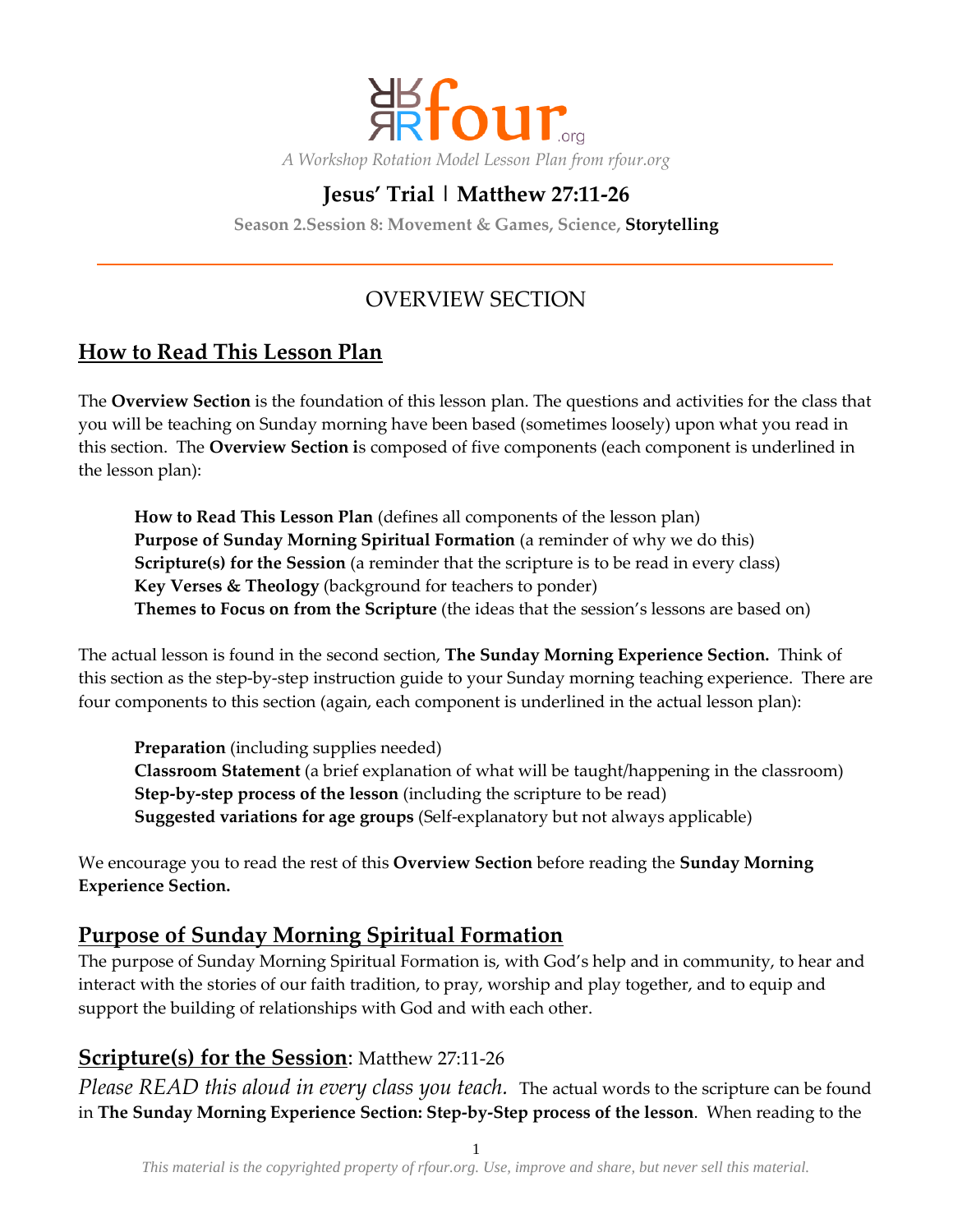class, please read it from the lesson plan (not an actual Bible) as the wording of the scripture has been modified to help clarify some language issues.

**Key Verses & Theology:** These are provided to help the teachers think about and build a framework for understanding the story to help in answering some of the questions that the students might raise in class.

*Then Pilate said to him, "Do you not hear how many accusations they make against you?" 14 But Jesus still gave no answer, not even to a single charge, so that the governor was greatly amazed.* When you are accused of something, whether you did it or not, what is your initial response? My immediate response is to defend myself, give reasons, or explain the situation. This response in me is even more aggressive when I think I am being wrongly accused. I imagine other responses range from blaming others to begging for mercy or leniency. But Jesus does none of these things. This is quite remarkable. Jesus' life is on the line, and yet he lets false accusations stand without rebuttal. Who *does* this? It is no wonder that Pilate is greatly amazed. But why would Jesus function this way? Living the Way of God cannot be forced or argued upon someone else; a person can only invite others to experience it. Jesus is not in a position to invite any more. The chief priests and Pharisees had plenty of opportunities to receive the invitation, but they choose to arrest Jesus instead. At this point, what is left for Jesus to say?

*20 Now the chief priests and the Pharisees persuaded the crowds to ask for Barabbas and to have Jesus killed.* In the last WRM session (S3.Session 7: Jesus enters Jerusalem), we studied Jesus' arrival to Jerusalem. He arrives with fanfare and a parade. People are waving tree branches and then they are attentively listening to him teach in the Temple after he drives out the merchants. That was at the start of what we call Holy Week. Now, 5 days later, Jesus has been arrested, falsely accused and the crowd, probably some of the same people who listened to Jesus in the Temple and cheered for him when he came in the gates, are now persuaded to condemn Jesus to death. So what gives? Why would the crowd be so fickle and short-sighted and forgetful? Because that's what crowds do! Just think of a sports crowd that cheers its team at the beginning of the game and then boos them halfway through because the team is now losing. Crowds are fickle, short-sighted and forgetful! They only want what's hot and what's now. Jesus was hot and now *so* five minutes ago. Now it's Barabbas who's hot, who's now. The chief priests and Pharisees use this to their advantage and get the crowd all riled up about something other than Jesus, in this case, Barabbas. It is in this story where we can very easily see how the ways of the crowd and the ways of the Pharisees kill the Way of God (as embodied by Jesus). When we do not accept the invitation to live God's way, then by default, we end up in the Pharisee or Crowd camp...and participate in the killing/ending of the Way of God.

*24 So when Pilate saw that he could do nothing, and that a riot was beginning, he took some water and washed his hands before the crowd, saying, "I am innocent of this man's blood; see to it yourselves."* So Pilate is amazed at Jesus' silence. He knows this is not the response of a crazy, dangerous person. He does not think Jesus is guilty, plus his wife is having dreams about the innocence of Jesus and writing notes to him that say, "Dear, don't be stupid." But in the face of the anger and demands of the crowd, Pilate stops caring about the innocence of Jesus and starts caring about his own innocence. Once we start worrying about covering our own back, our own career, our own family, then that finalizes the ability of the crowd and Pharisees to end the possibility of living God's way. Traditional theology says that God sent Jesus to die for our sins. The story of Jesus' trial says otherwise; this story tells us that Jesus died because of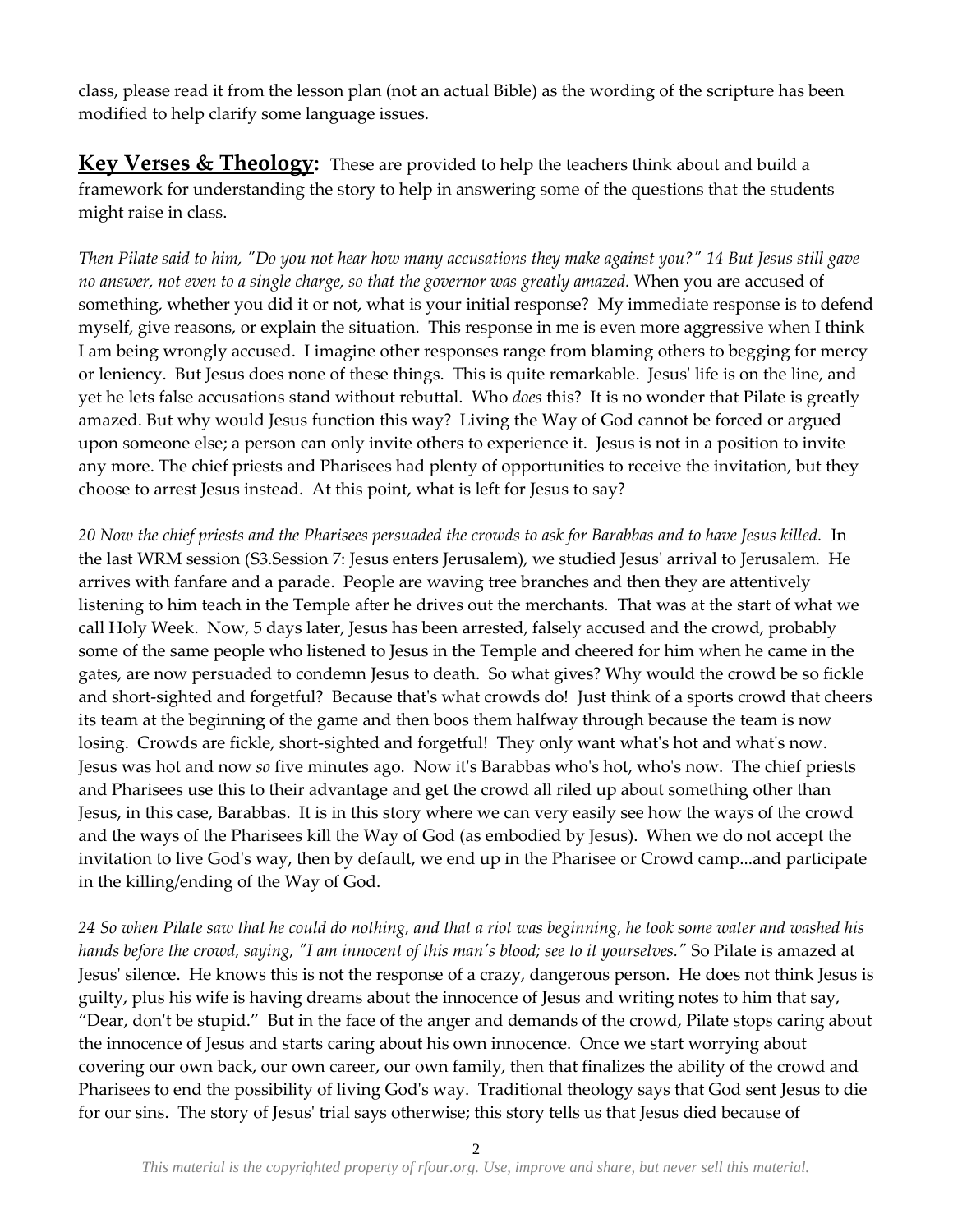bureaucratic cowardliness by Pilate, because of the crowd being easily swayed due to an embrace of ignorance and because of the jealousy of the Pharisees that drove this whole charade of justice. God didn't send Jesus to die from that. God sent Jesus to SAVE us from that. But in order to be saved from the way of functioning, we have to choose to live God's way. When we don't, then we end up killing the life that God desires for us to live.

**Themes to Focus on from the Scripture:** Themes are provided to help teachers understand the teaching of the *session* (not necessarily the class). Sometimes an activity in one class may not match up with any of the themes.

**Accusations –** The act of accusing is to charge someone of wrong-doing. Whether accusations be true or false, they are an incredibly powerful tool of persuasion. Politicians, lawyers and co-workers use them with great skill to shape perception, and in so doing, ruin many reputations, careers and lives. The problem with accusing is that it does not allow for forgiveness or redirect one's actions. Prophecy is the redeemed act of accusation. Prophecy, like accusing, will name wrong-doing but THEN, prophecy, unlike accusing, also encourages/promotes actions that are about repentance (changing direction – seeking reconciliation with God and others). Even though the Pharisees come from a storied culture of prophets, in this story they choose the fallen form of prophecy: The Accusation.

**Decision-making –** Accusations gain so much traction in our lives because as humans, we often make decisions based on what we fear. Accusations play on our fear, amplify our fear and cause us to make decisions based on what we fear less. But even without the accusations, we are fearful. The Pharisees fear Jesus surpassing them in popularity and power; Pilate is afraid for his career and what a riot would do to it; the crowd fears missing out on the next big thing and makes snap-decisions that seem important and popular in the moment. All this fearful decision-making creates quite the frenzied mess, though, doesn't it? But what we see with Jesus is that his decision-making (choosing to follow God's way) leaves him still and calm, peaceful even, in the middle of this swirling chaos that will eventually kill him.

**Surrender –** Because Jesus has surrendered to living God's way, Jesus isn't trying to save himself in this story. Because Jesus isn't trying to save himself, he's not caught up in the fear that can so often drive us to make foolish decisions. So maybe he's not happy with what's happening (in fact, I think that's safe to assume), but he's also not worked up into a frenzy about what's happening, either. Jesus is making choices based on his relationship with God. God's telling Jesus to not fight back. So Jesus doesn't. And he's the only one who then appears sane in the story, even though he is the arrested, accused and beaten defendant.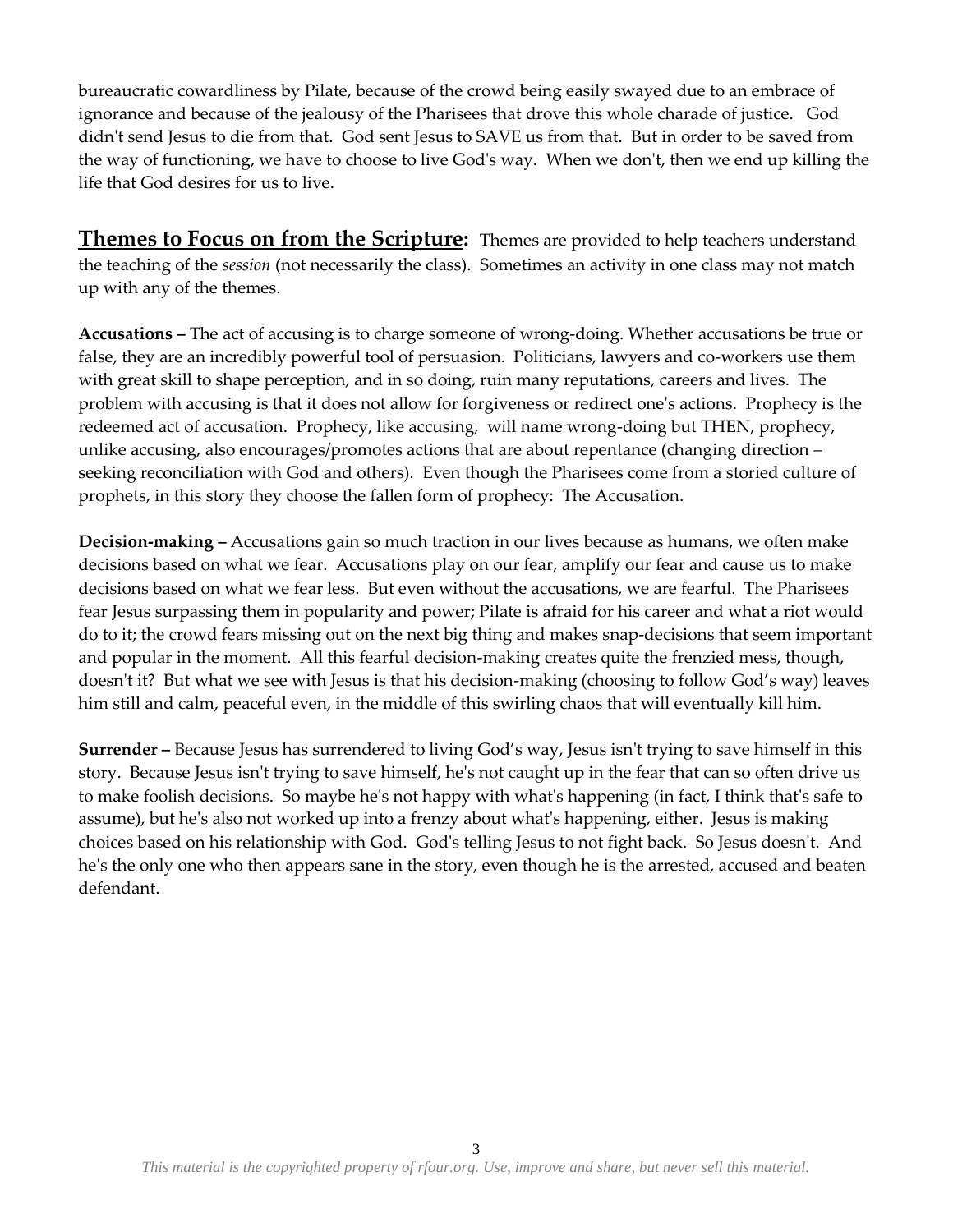

### **Jesus' Trial | Matthew 27:11-26**

**Season 2.Session 8: Movement & Games, Science, Storytelling**

## THE SUNDAY MORNING EXPERIENCE SECTION

# **Preparation**

- o Print out this lesson plan and bring it with you on the Sunday Mornings you are teaching
- o Arrive at pre-arranged time to join other teachers, shepherds and staff for an opening prayer.
- o Supplies Needed: DVD movie (online at [www.rfour.org/media.html.](http://www.rfour.org/media.html) Or you can contact me at [support@rfour.org](mailto:contact@rfour.org) about receiving a DVD with all the movies on it for Season 3); TV w/DVD player; 4 to 5 scripts for puppets (see *Storytelling Supply Document S3-S8*); some sort of upright material to for the puppeteers to hide behind and put their puppets above (a large, modified cardboard box works perfectly – if you really want to get into it, get a refrigerator box from an appliance store); camcorder; popsicle puppets (see "How to make popsicle puppets" directly below)
- o **How to make popsicle puppets:** Print out the pictures as provided in the *Storytelling Supply Document* S3-S8. Cut them out and either paste or tape them to large craft/popsicle sticks. I often times tape the pictures to dark-colored construction paper to help with support and contrast.

# **Classroom Statement**

This Storytelling class consists of reading the scripture story of Jesus' Trial, watching a movie about the story and then putting on a popsicle puppet play about the story.

## **Step-by-Step Process of Lesson**

Shepherd comes in with students

**SHEPHERD ASKS** "Question of the Day."

### **INTRODUCE yourself**

Hi, my name is and I want you call me (tell the students how they may address you).

**PRAY** Short and simple is perfect. For example:

God, thank you for this day and for each other. We need your help. Help us to learn about you this day. Amen.

### **TELL**

The story we're going to read today is often referred to as "Jesus' Trial."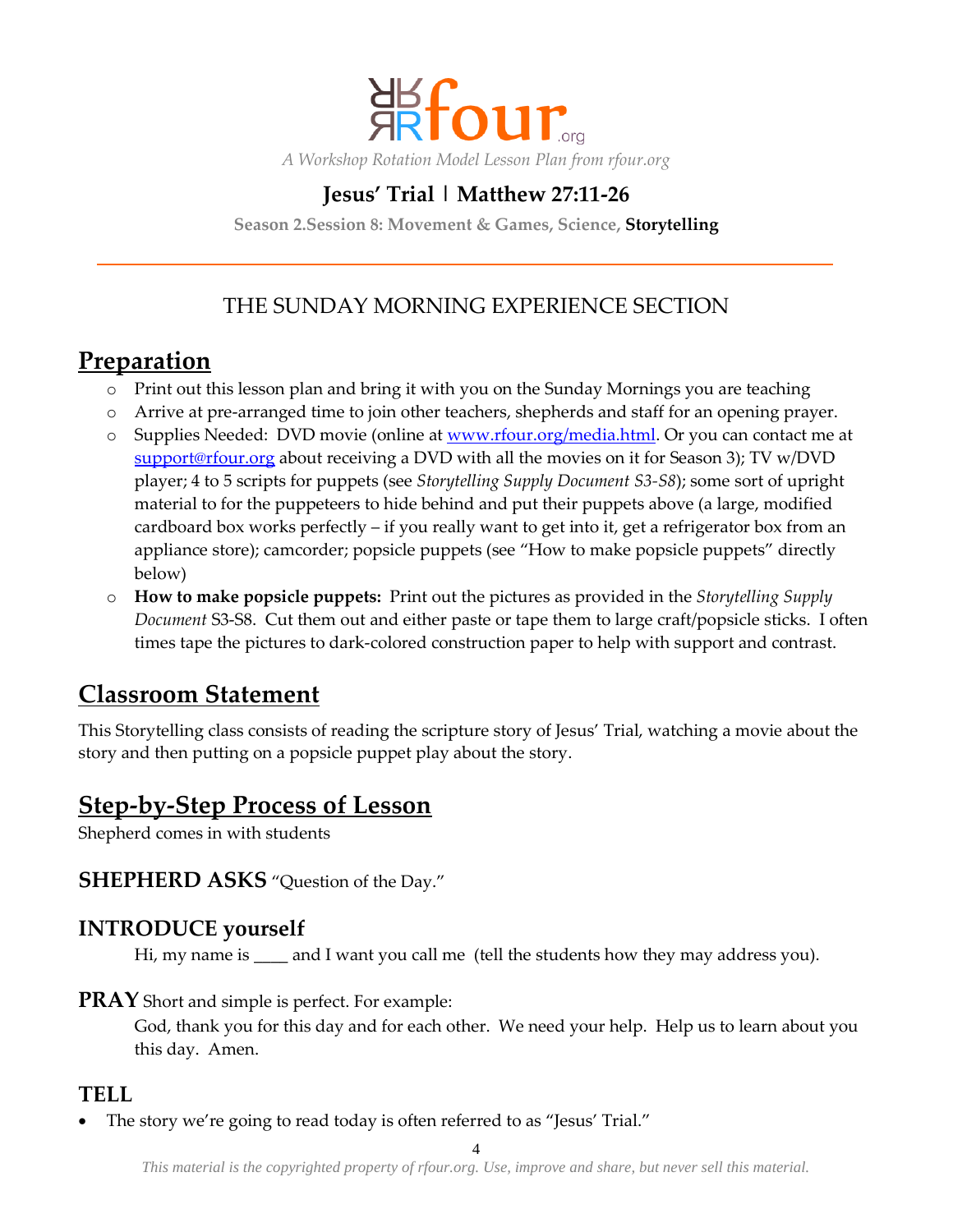- The story happens about 5 days after last session's story where Jesus went into the city of Jerusalem and cleared the merchants out of the Temple.
- Between that story and this story, Jesus was arrested.
- This story starts with the chief priests and Pharisees who have brought Jesus to Pontius Pilate, who is the Roman governor of the area. Pilate has to determine whether Jesus is guilty.
- There are some words in the story that you may not know that we'll go over now.
- The word "accuse" means to say that a person did something wrong. Also, when someone accuses someone else, there's often a gesture of finger pointing that goes with the accusing.
- "Crucifixion" is a terribly painful form of punishment that kills a person. The person's wrists and ankles were often nailed (sometimes tied) to a wooden cross and then that cross was lifted up and the person's weight would compress their lungs and eventually make it impossible for them to breathe. People who were crucified died from not being able to breathe. The Romans used this form of punishment for thieves and people who tried to overthrow the Roman rulers.
- "Innocent" means that an accused person has done nothing wrong.
- Jesus was innocent. But let's listen for what happens to him…

### **READ** Matthew 27:11-26

Now Jesus stood before the Roman governor, Pontius Pilate; and Pilate asked him, "Are you the King of the Jews?" Jesus said, "That's what *you* keep saying." 12 But when Jesus was accused by the Israelite chief priests and Pharisees, he did not answer at all. 13 Then Pilate said to him, "Do you not hear how many accusations they make against you?" 14 But Jesus still gave no answer, not even to a single charge, so that the governor was greatly amazed. 15 Now at the festival the governor was supposed to release a prisoner for the crowd, anyone whom the crowd wanted. 16 At that time they had an evil prisoner, called Barabbas. 17 So after they had gathered, Pilate said to the chief priests, Pharisees and crowd, "Whom do you want me to release for you, Barabbas or Jesus who is called the Messiah?" 18 Pilate said "Jesus who is called the Messiah" to annoy the chief priests and Pharisees because he realized that it was out of jealousy that they had handed Jesus over. 19 While Pilate was sitting on the judgment seat, his wife sent word to him, "Have nothing to do with that innocent man, for today I have suffered a great deal because of a dream about him." 20 While that was happening, the chief priests and the Pharisees persuaded the crowd to ask for Barabbas and to have Jesus killed. 21 The governor again said to them, "Which of the two do you want me to release for you?" And they said, "Barabbas." 22 Pilate said to them, "Then what should I do with Jesus who is called the Messiah?" And all of them said, "Let him be crucified!" 23 Then Pilate asked, "Why, what evil has he done?" But they shouted all the more, "Let him be crucified!" 24 So when Pilate saw that he could do nothing, and that a riot was beginning, he took some water and washed his hands before the crowd, saying, "I am innocent of this man's blood; see to it yourselves." 26 So he released Barabbas to them; and after having his soldiers whip Jesus, he handed Jesus over to be crucified.

### **ASK (answers are in the parentheses)**

- Pilate asks Jesus some questions, but he plays the role of judge (this means Pilate decides whether Jesus is guilty or innocent of the accusations) in this story. Who are the ones who are actually accusing Jesus in this story? (the Israelite chief priests and Pharisees)
- What is Jesus accused of? (Being the King of the Jews a serious accusation that suggests Jesus is trying to replace the Roman rulers with Jewish rulers and is punishable by death if guilty)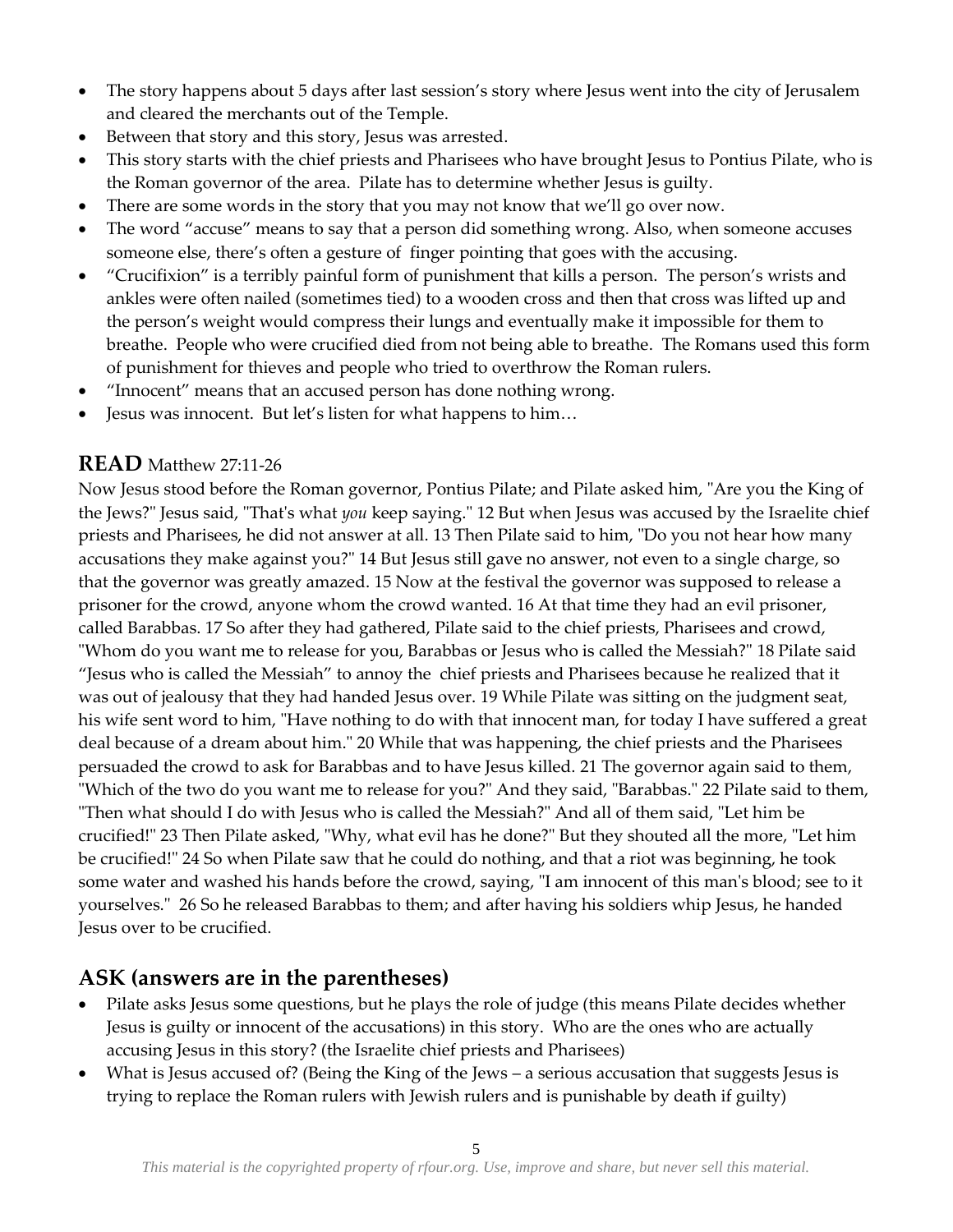- Pilate's wife sends Pilate a note. What does the note say? (have nothing to do with this innocent man, Jesus, for I have had a dream about him)
- Even though Pilate plays the role of a judge in this story, does he ever say whether Jesus is innocent or guilty? (No)
- Who does Pilate let be the judge and make the decision? (the crowd)
- Why do you think he does this? (he's afraid of making the chief priests and Pharisees angry; and then he's afraid of the crowd rioting)
- At the end of the story, when Pilate washes his hands, he does say that *someone* is innocent. Who does he say is innocent? (He says that he, Pilate, is innocent of Jesus' blood).

### **TELL**

- This is a very sad story. Jesus didn't have to die.
- This story shows us what happens when people make decisions without paying attention to God: God's way of living – which is how Jesus lives – gets killed.
- Pilate paid attention to his fear of the Pharisees and the Crowd and based his decision of what to do on his fear.
- The Pharisees keep repeating their accusations, eventually the Crowd starts to believe these accusations and act on them, to the point that even Pilate thinks he must believe them.
- So in the story, do you think the crowd and Pilate listen to God? Or are they listening to someone else? (someone else – the Pharisees!).
- We're going to watch a video now that retells the story we just read.

# **WATCH DVD Video**

### **ASK**

- o Do you think the trial was fair? (no)
- o Why?
- o Do you think the Pharisees, Pilate or the Crowd were most at fault/responsible?

## **TELL**

- $\circ$  We're going to put on a popsicle puppet play, now, that will very simply retell the story that we've just read and watched.
- o There are four parts: The Jesus part only has one line, the Pharisees mostly say just one thing, over and over again, the crowd who mostly say the same thing over and over again and then Pilate who says a whole lot. (for the Pharisees and the Crowd, assign more than one person to read the part, so that it sounds like a number of people chanting, instead of just one person).
- o We'll do a practice run through, where I'll be the director, helping yall know what to do and when to do it.
- o Once we got through the practice run, then we'll film it.

## **PRACTICE then RECORD Popsicle Puppet Play**